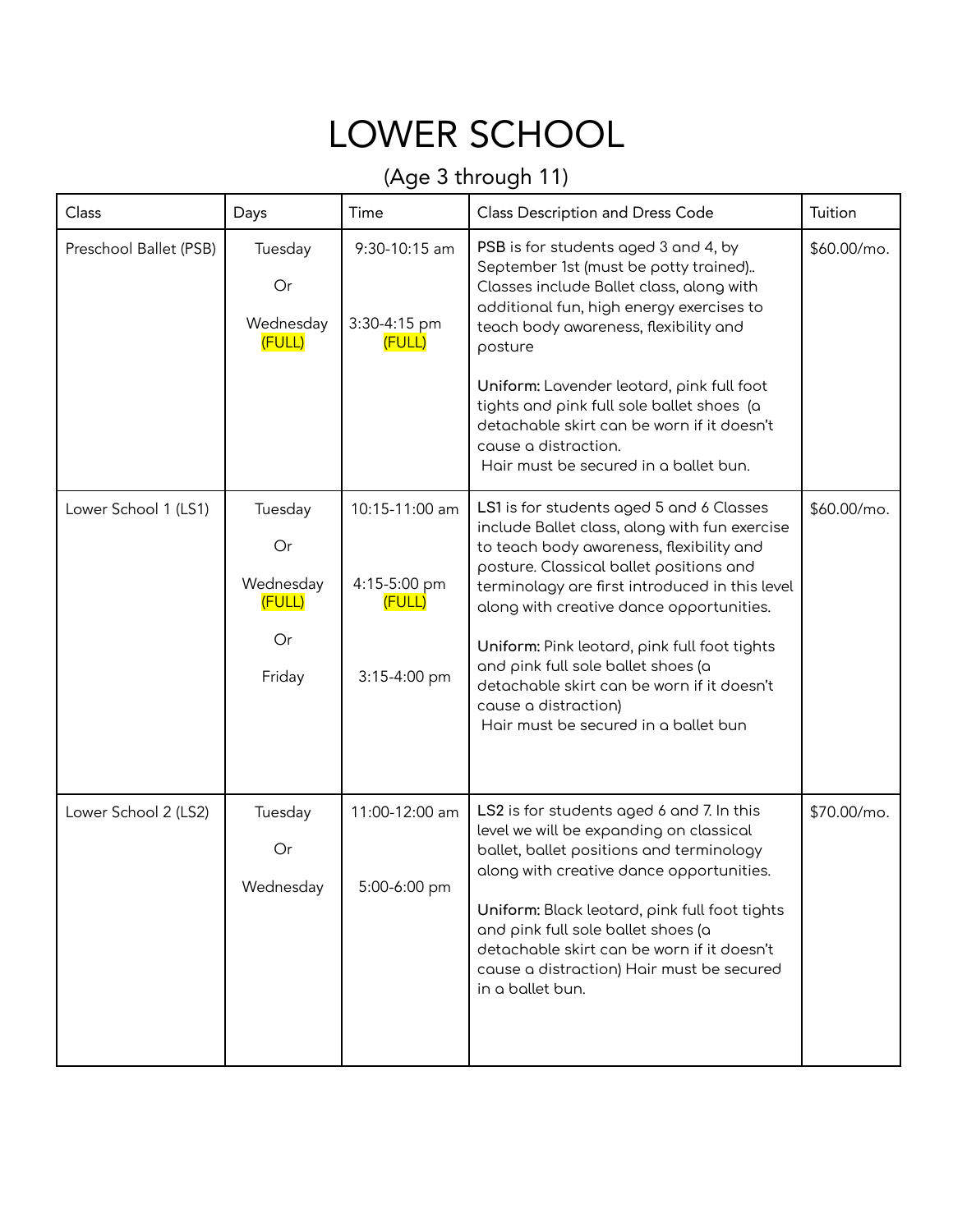| Lower School 3 (LS3) | Tuesday<br>Or<br>Wednesday<br>(FULL)<br>Or<br>Friday<br>(FULL) | 12:00-1:00 pm<br>5:00-6:00 pm<br>(FULL)<br>4:00-5:00 pm<br>(FULL) | LS3 is for students aged 7 and up. In this<br>level we will be expanding on classical<br>ballet, ballet positions, barre work and<br>terminology along with introductory to non<br>syllabus material. Students will need<br>teacher recommendation to advance to<br>LS4.<br>Uniform: Black leotard, pink full foot tights<br>and pink full sole ballet shoes (a<br>detachable skirt can be worn if it doesn't<br>cause a distraction)<br>Hair must be secured in a ballet bun | \$70.00/mo. |
|----------------------|----------------------------------------------------------------|-------------------------------------------------------------------|-------------------------------------------------------------------------------------------------------------------------------------------------------------------------------------------------------------------------------------------------------------------------------------------------------------------------------------------------------------------------------------------------------------------------------------------------------------------------------|-------------|
| Lower School 4 (LS4) | Tuesday<br>Or<br>Wednesday                                     | 1:30-2:30 pm<br>6:00-7:00 pm                                      | LS4 is the first level of JOD classes where<br>teacher recommendation for placement is<br>required. In this level we will be expanding<br>on classical ballet, ballet positions, barre<br>work and terminology along with<br>introductory non-syllabus material.<br>Uniform: Black leotard, pink full foot tights<br>and pink full sole ballet shoes (a<br>detachable skirt can be worn if it doesn't<br>cause a distraction) Hair must be secured<br>in a ballet bun         | \$70.00/mo. |

Schedule is subject to change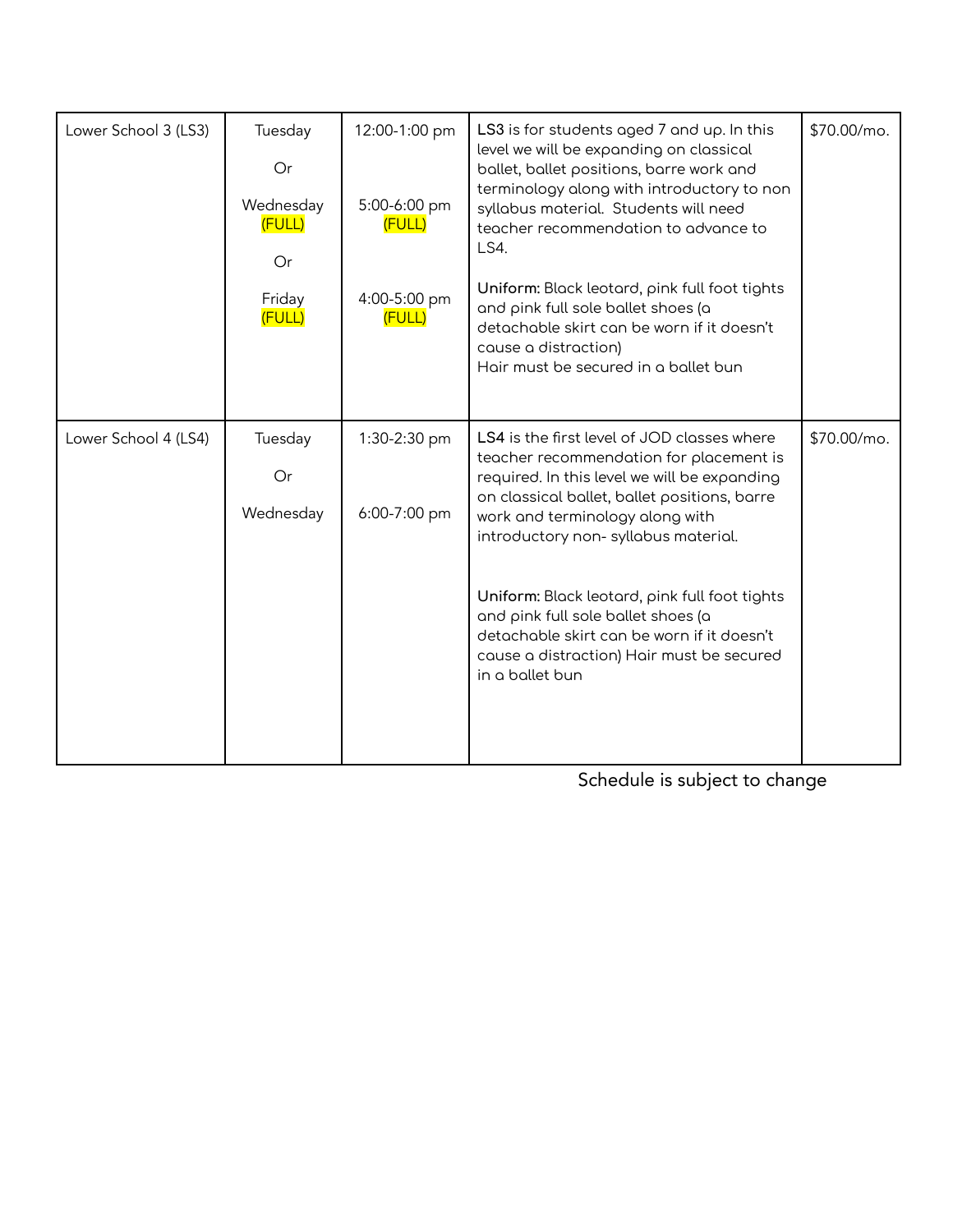## UPPER SCHOOL

## **(Teacher recommendation for all Upper School Levels)**

| Class                 | Days                            | Time                                                                             | Class Description / Dress Code                                                                                                                                                                                                                                                                                                                                                                                                                            | Tuition      |
|-----------------------|---------------------------------|----------------------------------------------------------------------------------|-----------------------------------------------------------------------------------------------------------------------------------------------------------------------------------------------------------------------------------------------------------------------------------------------------------------------------------------------------------------------------------------------------------------------------------------------------------|--------------|
| Grade I<br>(Day)      | Monday<br>and<br>Thursday       | 12:30-1:45 pm<br>12:30-1:45 pm                                                   | Grade 1 is the first level of Upper School<br>and the first level requiring twice a week<br>bollet.                                                                                                                                                                                                                                                                                                                                                       | \$135.00/mo. |
| Grade I<br>(Evening)  | Or<br>Monday<br>And<br>Thursday | Or<br>5:00-6:15 pm<br>5:00-6:15 pm                                               | Uniform: navy blue leotard, pink full foot<br>tights and pink split sole ballet shoes<br>and a detachable skirt (any color) or<br>dance shorts (Black)<br>Hair must be secured in a ballet bun,<br>no bangs. No watches or bracelets.                                                                                                                                                                                                                     |              |
| Grade II<br>(Evening) | Monday<br>And<br>Thursday       | 3:30-5:00 pm<br>3:30-5:00 pm                                                     | Grade 2 is the second level of Upper<br>School taking two days a week.<br>Uniform: Navy leotard, pink full foot<br>tights and pink split sole ballet shoes<br>and a detachable skirt (any color) or<br>dance shorts (black)<br>Hair must be secured in a ballet bun,<br>no bangs. No watches or bracelets                                                                                                                                                 | \$150.00/mo. |
| Grade III             | Monday<br>Tuesday<br>Thursday   | 4:00-5:30 pm<br>6:00-7:30 pm<br>Contemporary Class<br>7:30-8:30pm<br>5:00-6:30pm | Grade 3 is the third level of Upper<br>School and the first year students take 3<br>days per week. Pointe work may begin at<br>this level depending on readiness. This<br>is the first level of contemporary class.<br>Uniform: maroon leotard, pink full foot<br>tights and pink split sole ballet shoes<br>and a detachable skirt (any color) or<br>dance shorts (black)<br>Hair must be secured in a ballet bun, no<br>bangs. No watches or bracelets. | \$180.00/mo. |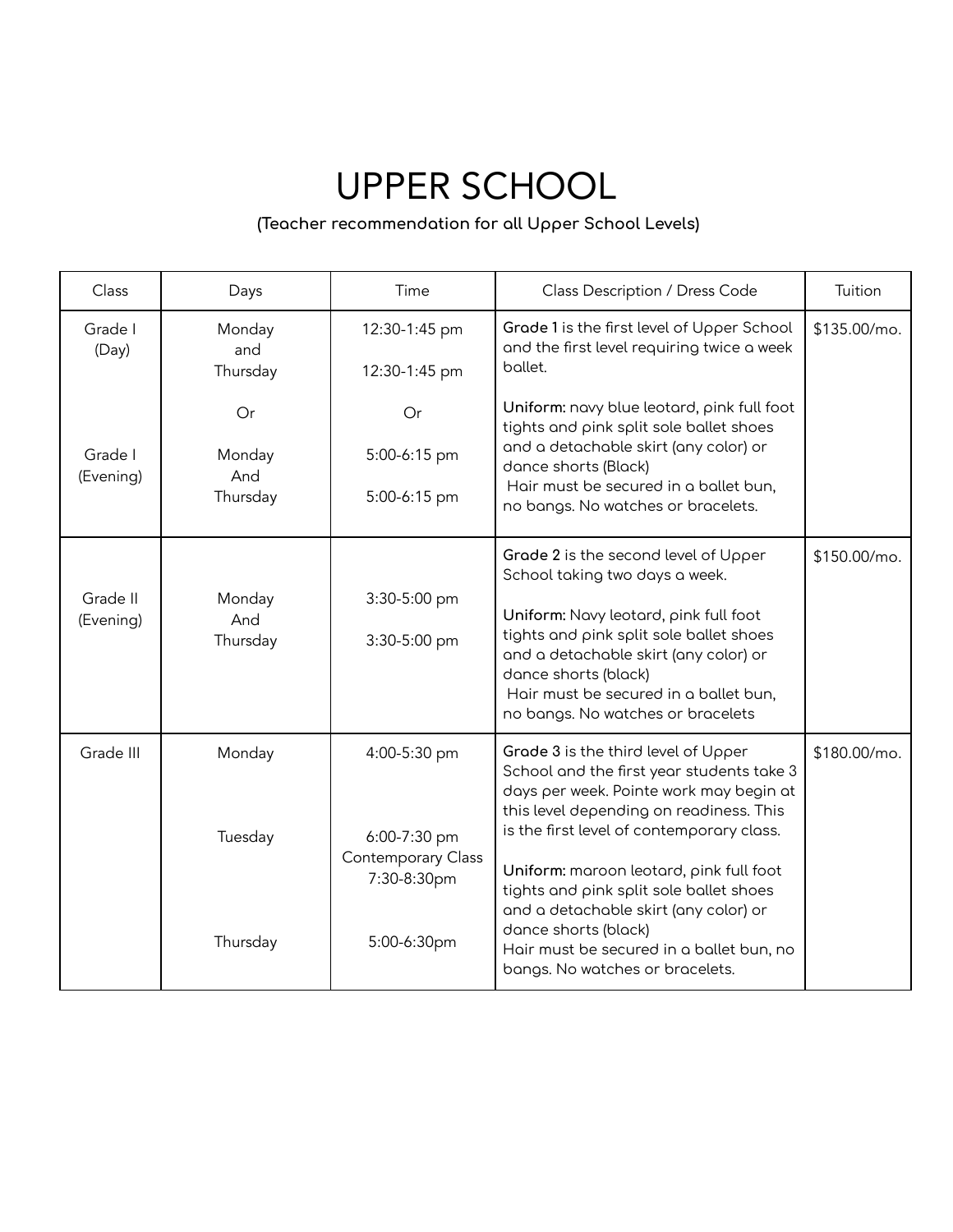| Grade IV                | Monday                                                                                        | 5:30-7:00 pm                                                              | Grade 4 is the fourth level of Upper                                                                                                                                                                                                                                                                                                                                                                                                                                                                                 | \$215.00/mo.                                                                                                                       |
|-------------------------|-----------------------------------------------------------------------------------------------|---------------------------------------------------------------------------|----------------------------------------------------------------------------------------------------------------------------------------------------------------------------------------------------------------------------------------------------------------------------------------------------------------------------------------------------------------------------------------------------------------------------------------------------------------------------------------------------------------------|------------------------------------------------------------------------------------------------------------------------------------|
|                         | Tuesday<br>*Grade 4 & Advanced*                                                               | 3:30-5:00 pm<br>Contemporary Class<br>5:00-6:00 pm                        | School and the first year students take<br>4 days per week. Students will be using<br>a combination of ballet, pointe and<br>contemporary in their classes.                                                                                                                                                                                                                                                                                                                                                          |                                                                                                                                    |
|                         | Wednesday<br>Friday<br>*Grade 4 & Advanced*                                                   | 3:00-5:00 pm<br>5:00-6:30 pm                                              | Uniform: black leotard on syllabus days,<br>any color leotard on non-syllabus days.,<br>Pink full foot tights and pink split sole<br>ballet shoes and a detachable skirt (any<br>color) or dance shorts (black)<br>Hair must be secured in a ballet bun,<br>no bangs. No watches or bracelets.                                                                                                                                                                                                                       |                                                                                                                                    |
| Advanced                | Monday<br>Tuesday<br>*Grade 4 & Advanced*                                                     | 2:00-4:00 pm<br>3:30-5:00 pm<br><b>Contemporary Class</b><br>5:00-6:00 pm | Advanced is the highest level of Upper<br>School and students continue taking 4<br>days per week. Students will be using a<br>combination of ballet, pointe and<br>contemporary in their classes.                                                                                                                                                                                                                                                                                                                    | \$215.00/mo.                                                                                                                       |
|                         | Thursday<br>Friday<br>*Grade 4 & Advanced*                                                    | 3:30-5:00 pm<br>5:00-6:30 pm                                              | Uniform: black leotard on syllabus days,<br>any color leotard on non-syllabus days.<br>Pink full foot tights and pink split sole<br>ballet shoes and a detachable skirt (any<br>color) or dance shorts (black)<br>Hair must be secured in a ballet bun, no<br>bangs. No watches or bracelets.                                                                                                                                                                                                                        |                                                                                                                                    |
| Strength<br>and Stretch | Tuesday<br>(All levels)<br>Or<br>Thursday<br>(All levels)<br>Or<br>Friday<br>(Grade 3 and up) | 9:30-10:15 am<br>9:30-10:30 am<br>4:00-4:45                               | Strength and Stretch is a variety of<br>movements designed to improve<br>strength and flexibility for all skill levels.<br>Classes include some light weight<br>training, pilates, stretching and cardio<br>in each class.<br>Uniform: Workout attire or any<br>comfortable clothing you can move in.<br>stretch (pants or shorts and a t-shirt),<br>tennis shoes with white sole or bare feet<br>is permitted.<br>Hair pulled back off face<br>Recommend bringing a yoga mat and<br>water bottle, but not required. | Single class<br>\$15<br>Or<br>1 class<br>weekly<br>\$50.00/mo.<br>(4 classes)<br>2 classes<br>weekly<br>\$90.00/mo.<br>(8 classes) |